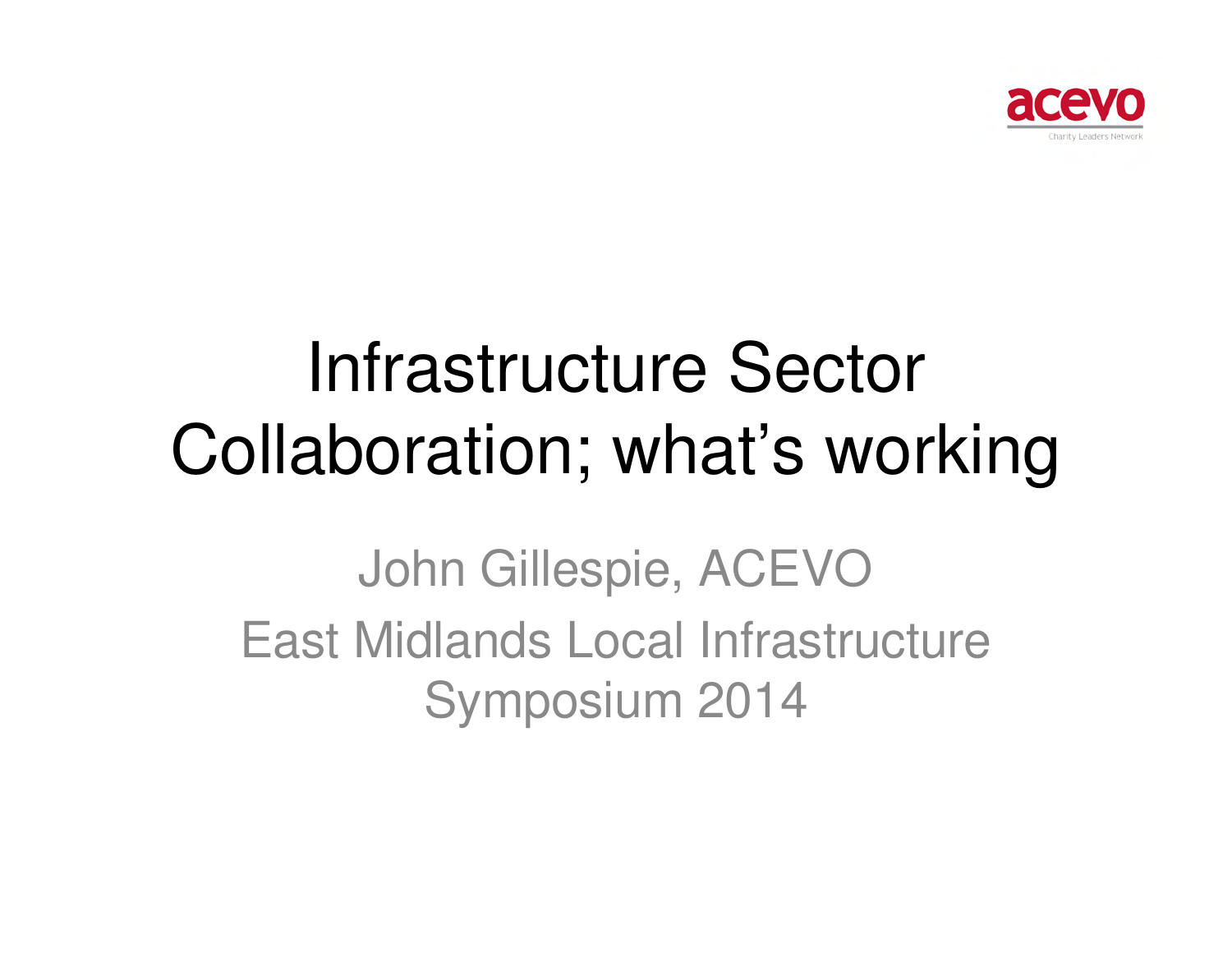

# The traditional CVS business model is not viable.



Alamy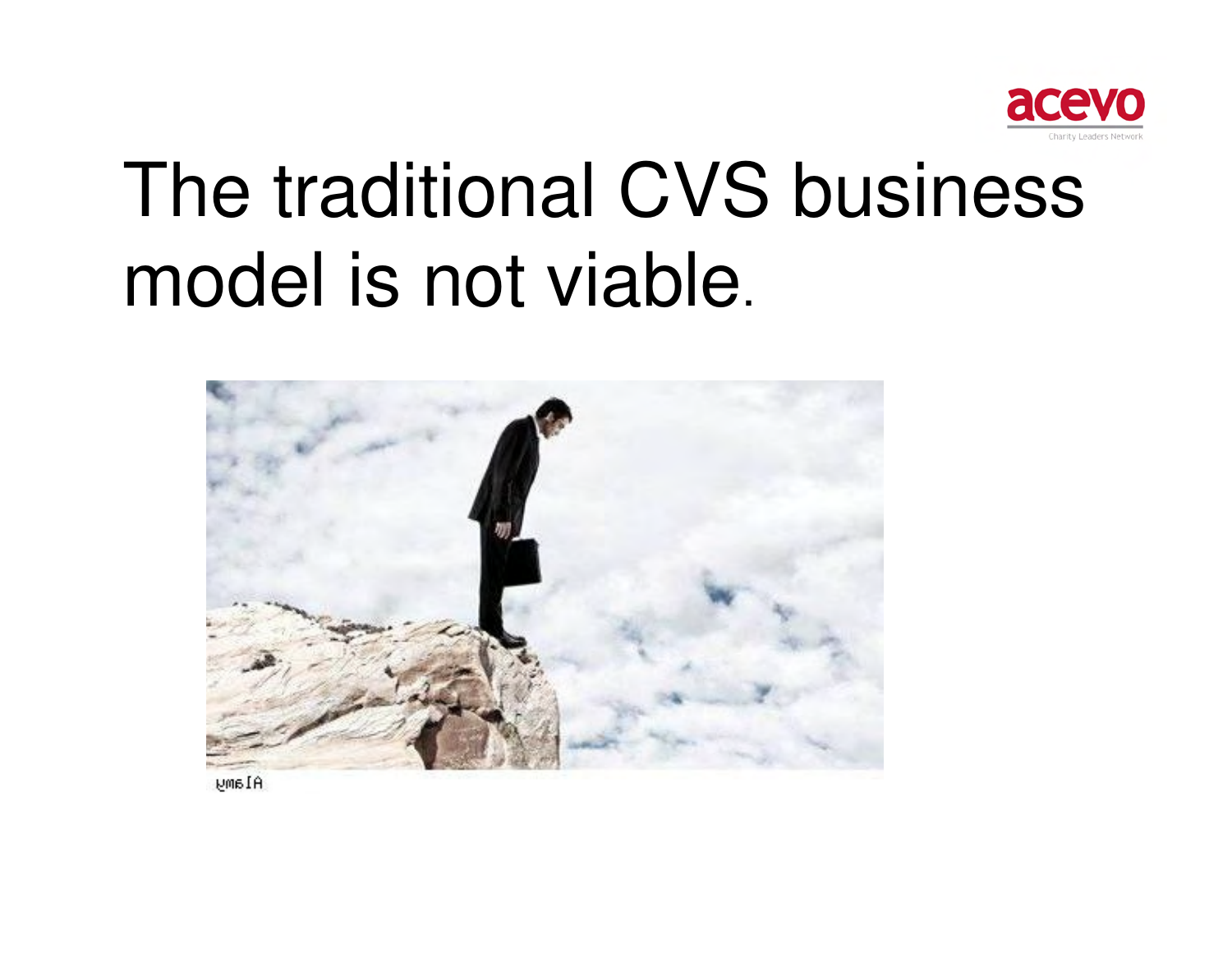

• Councils value a service, but won't pay for all of it.

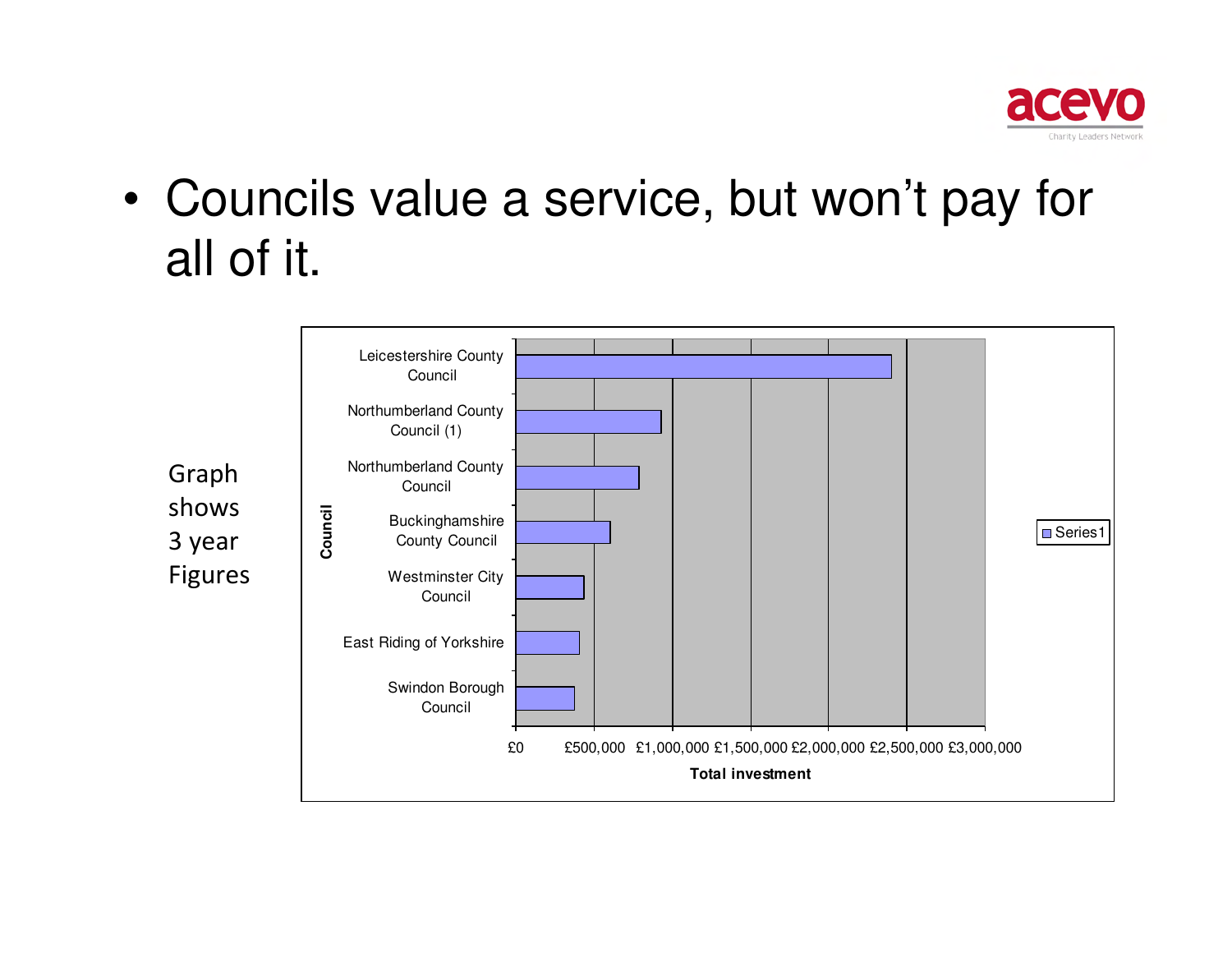

- • Councils require more efficiency and innovation.
	- – Infrastructure functions in Doncaster & Westminster have been re-contracted to 'outof-area'/ private providers.
	- – A northern council believes its infrastructure function can best be delivered in-house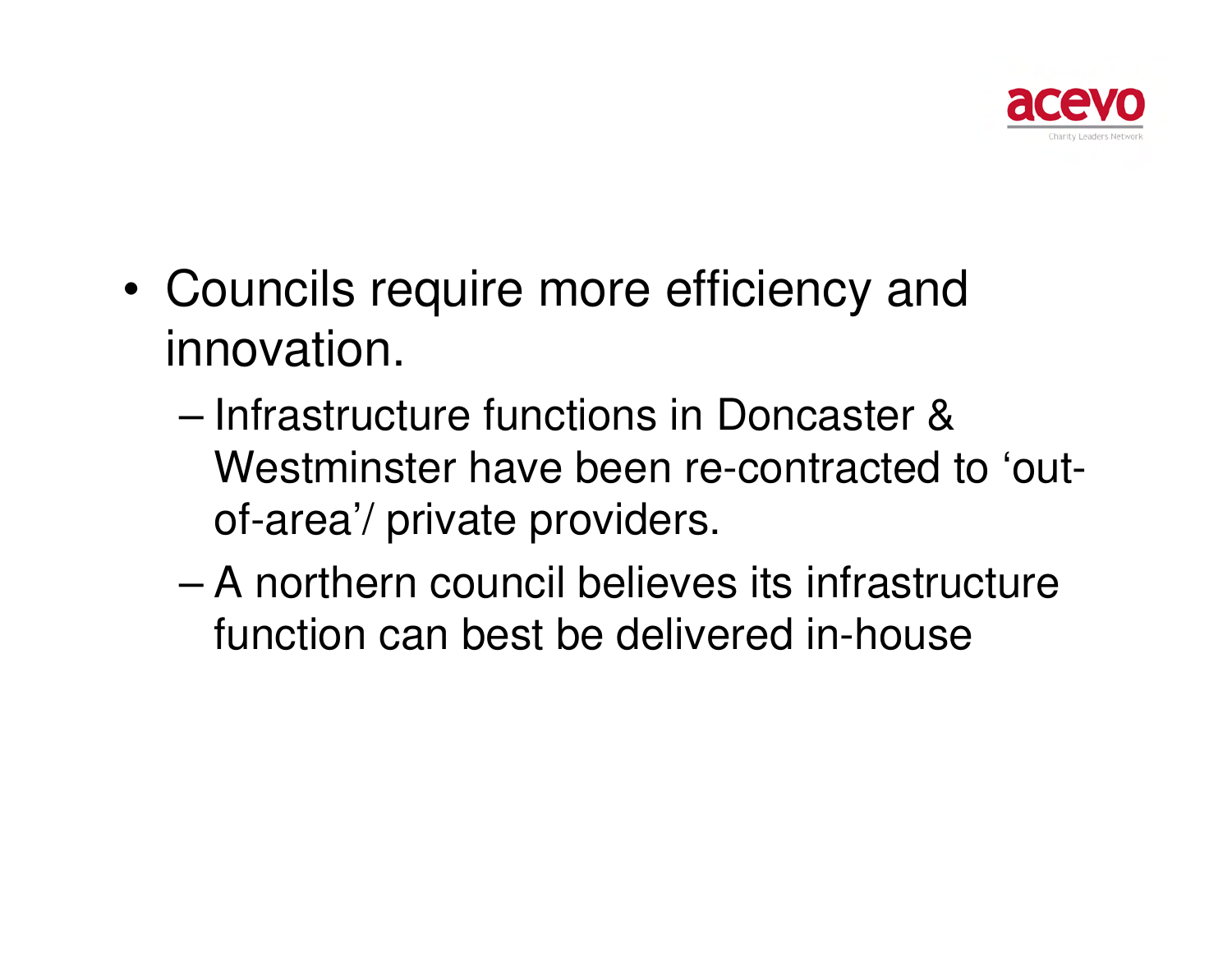

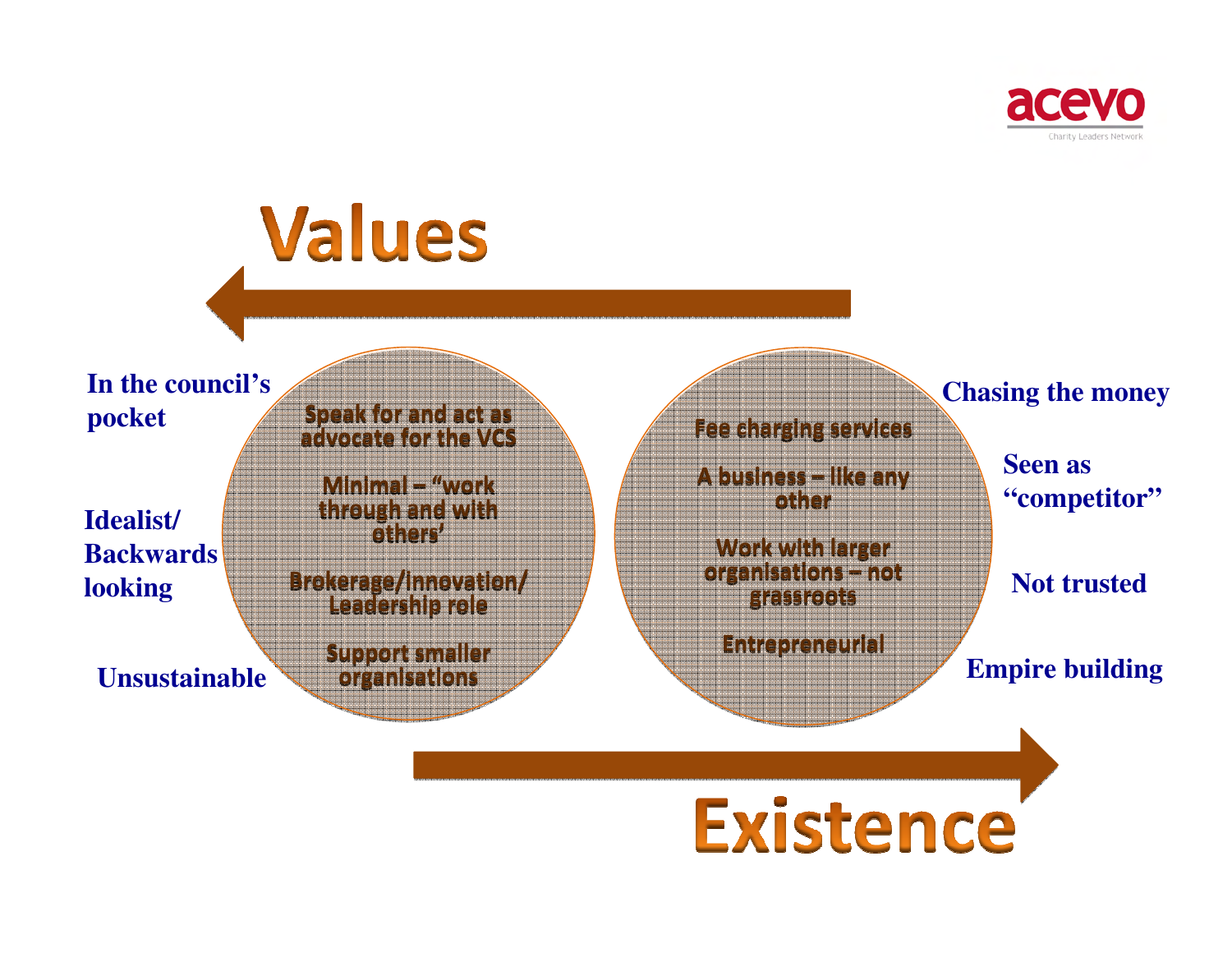

#### Values vrs Existence?

- •More of a continuum, rather than either/or
- • Likelihood of pragmatic 'balancing' between the two 'ends'
- • My thesis is that a merger should strengthen a CVSs capacity to create a strong integrated position.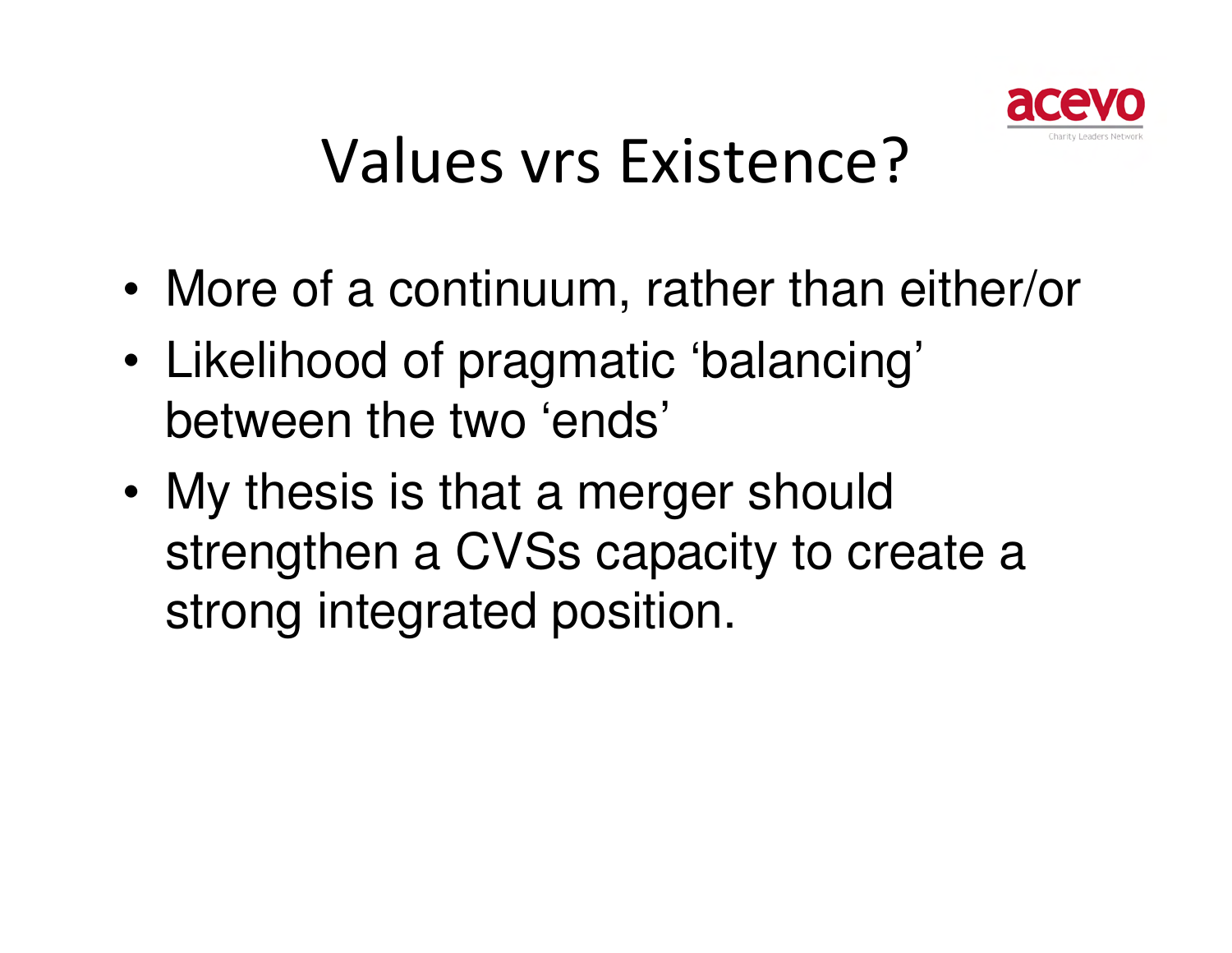

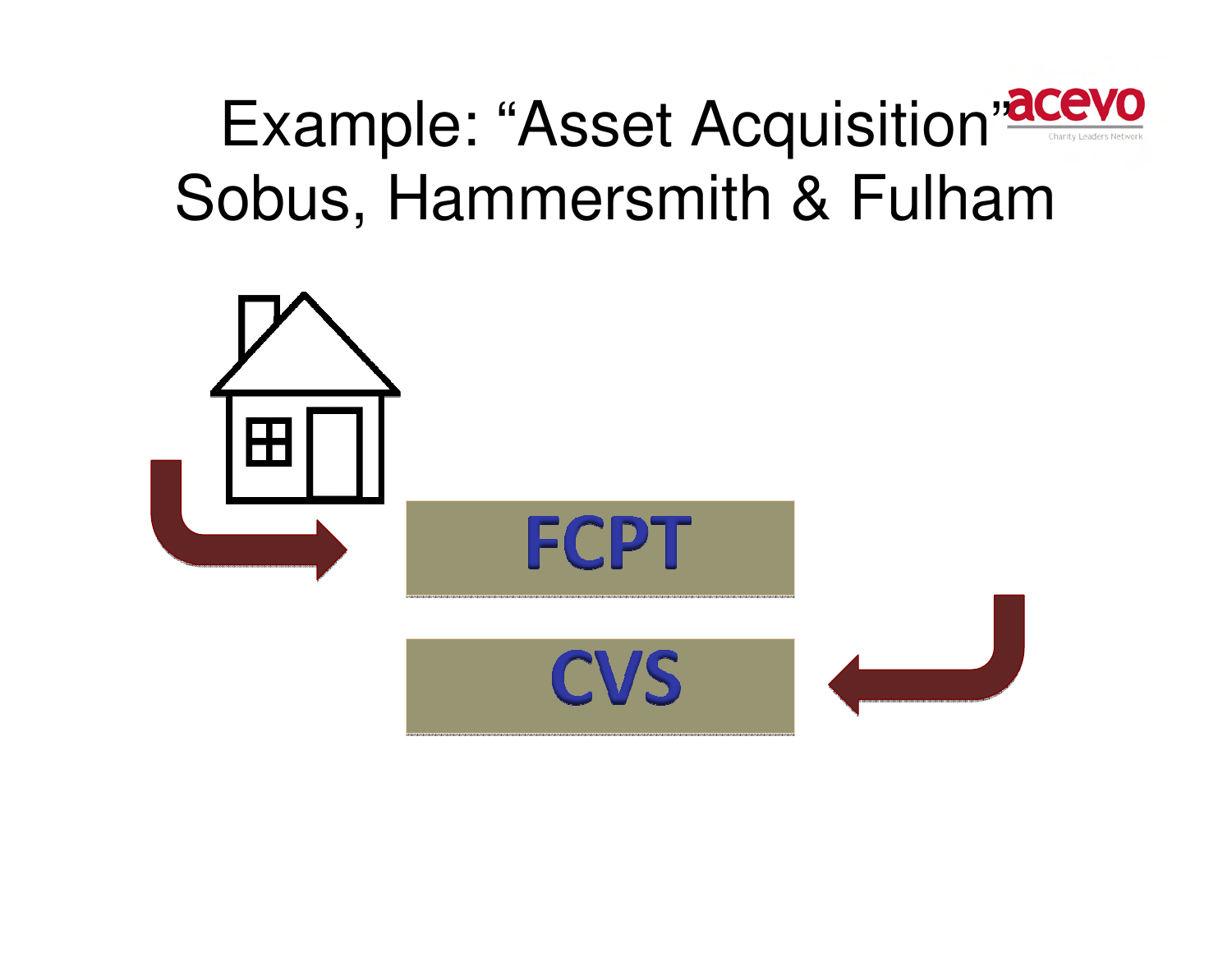

#### Sobus

- • Merger of CaVSA – community infrastructure body for Hammersmith and Fulham.
- • Fulham Community Partnership Trust (FCPT) –the legacy body from the NDC Programme.
- • FCPT owns Dawes Rd Hub, which is mostly rentable space.
- • CaVSA has a small-ish grant from the council which supports a small team.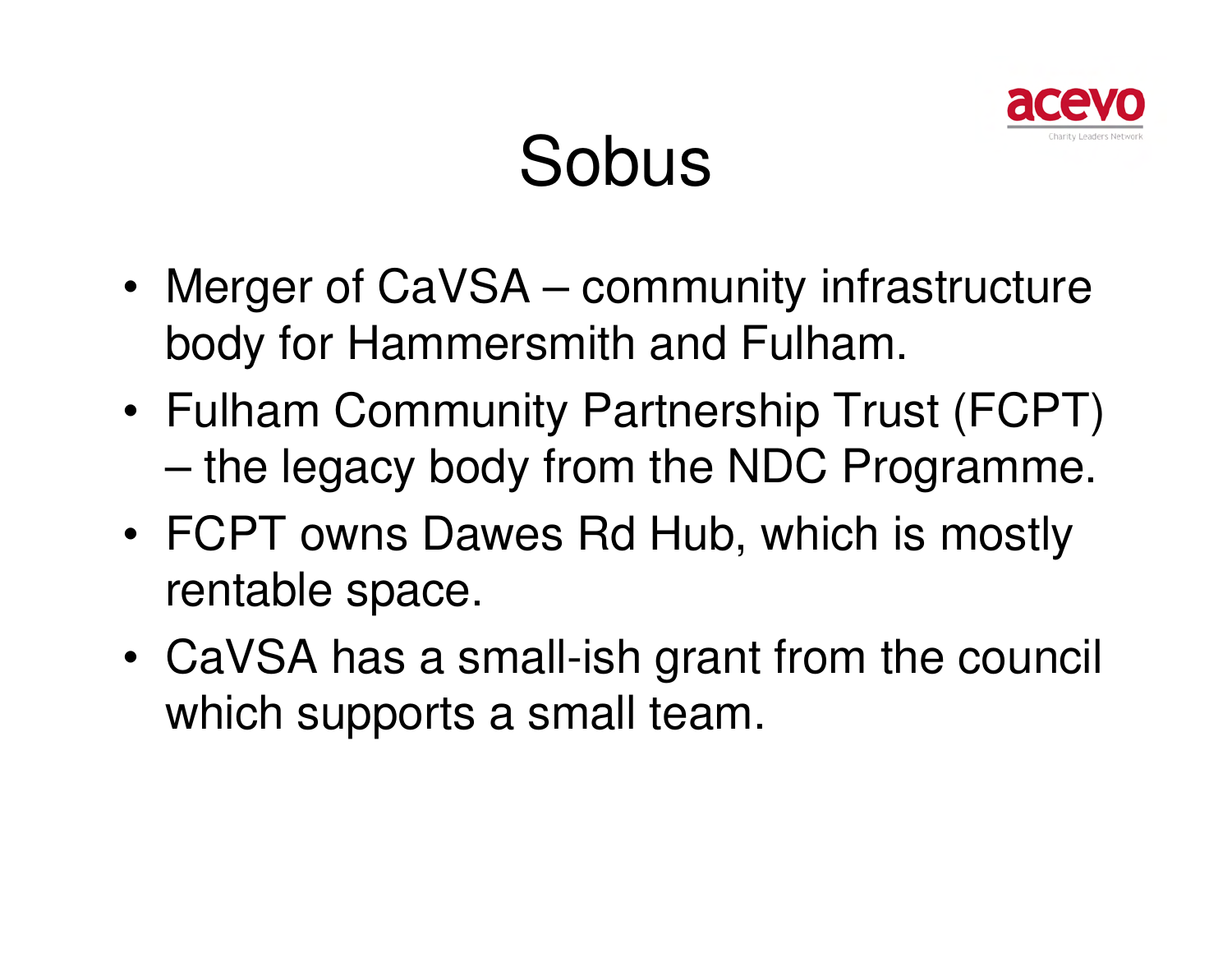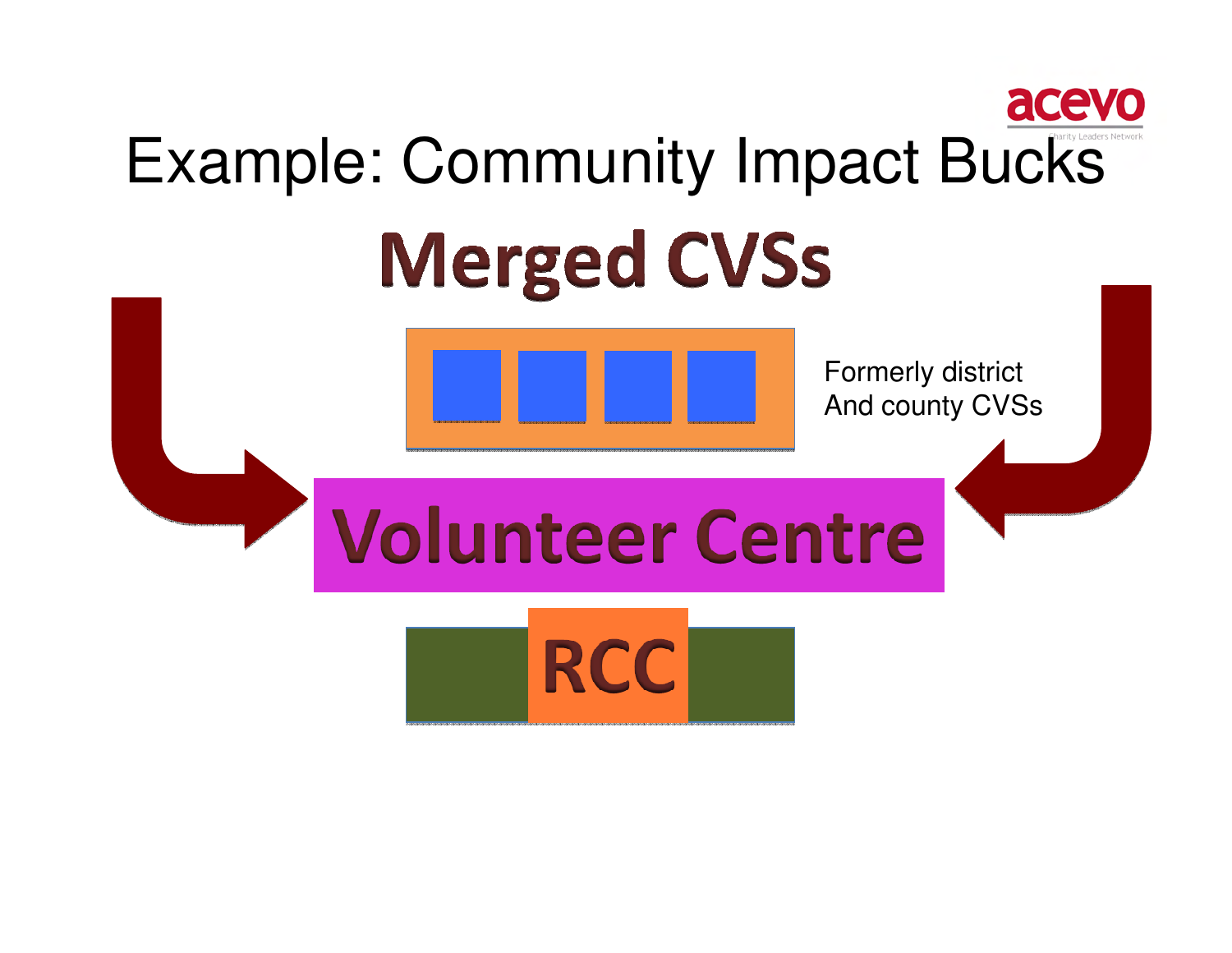

### Community Impact Bucks

- • Bucks Community Action & district bodies came together and were funded by a joint grant from 2007-11.
- • In 2011 merged with the Volunteer Centre and RCC to form Community Impact **Bucks**
- • Turnover circa £1m, infrastructure grant of £202k.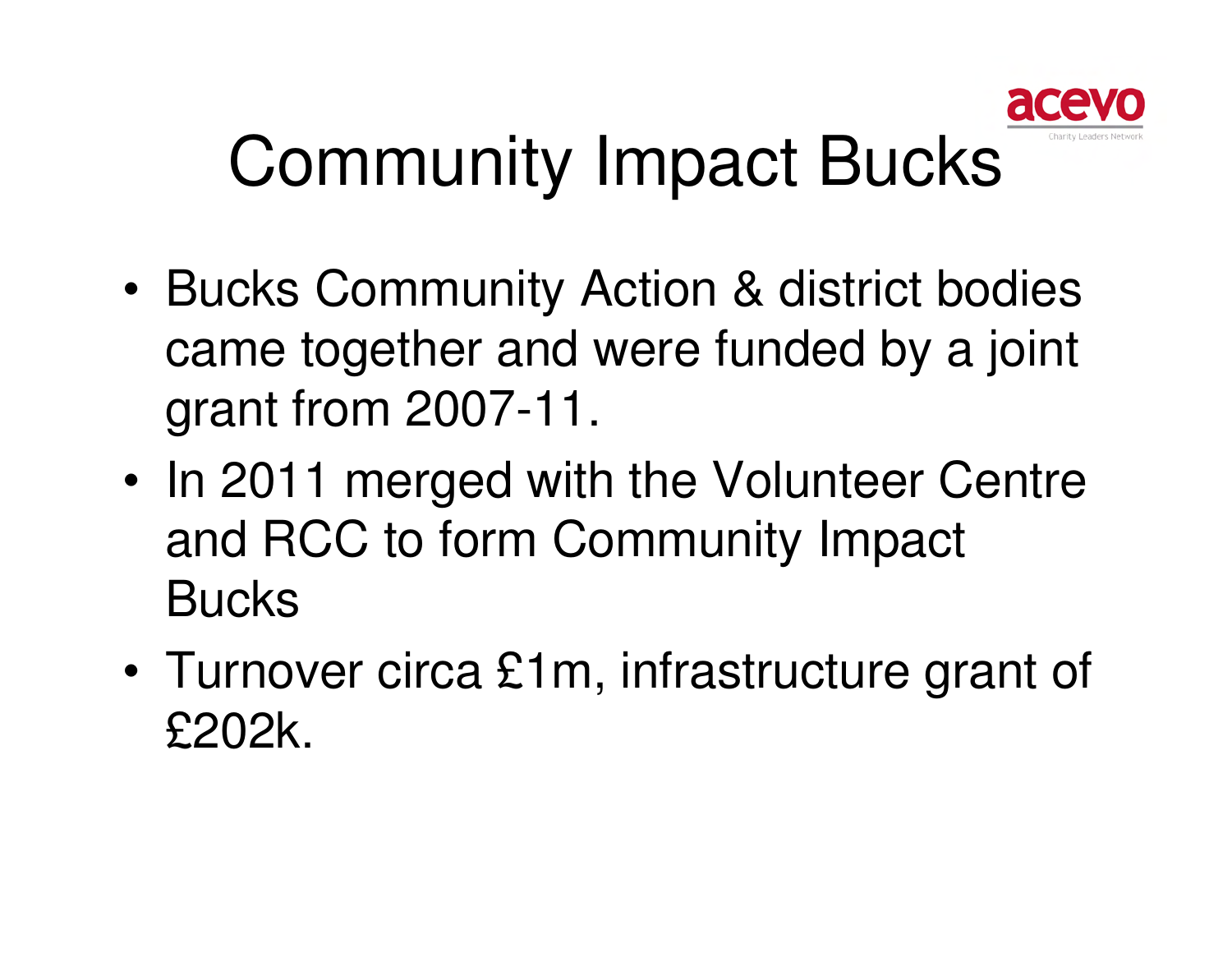

### CIB Business Model

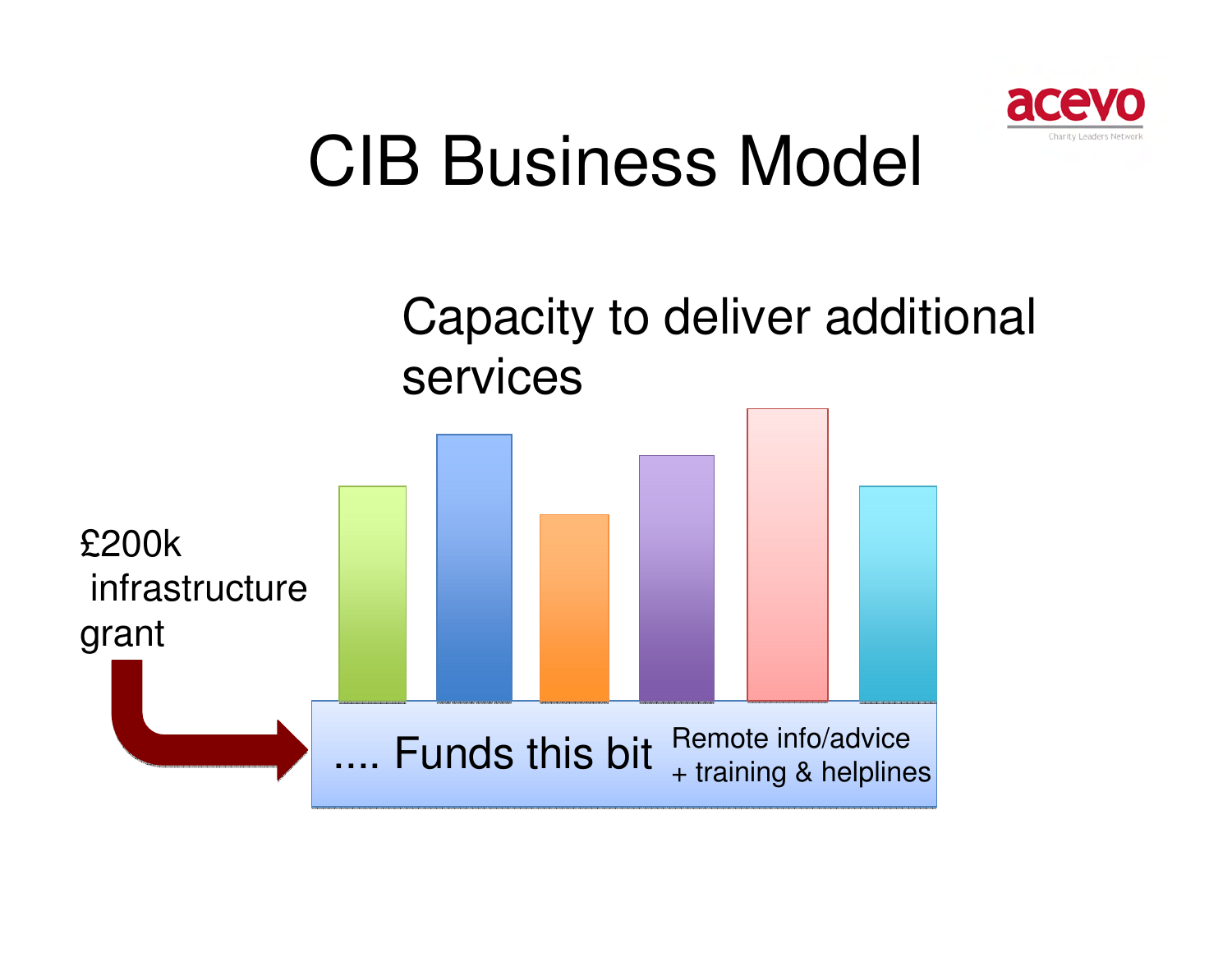

## CIB (continued)

- • Bucks CC acknowledges that it isn't funding enough to deliver all outcomes in spec
- • Council grant allows CIB to lever in additional money, which allows it to deliver more services, adding value to the basic grant
- • CIB does not have a membership or claim to speak for the sector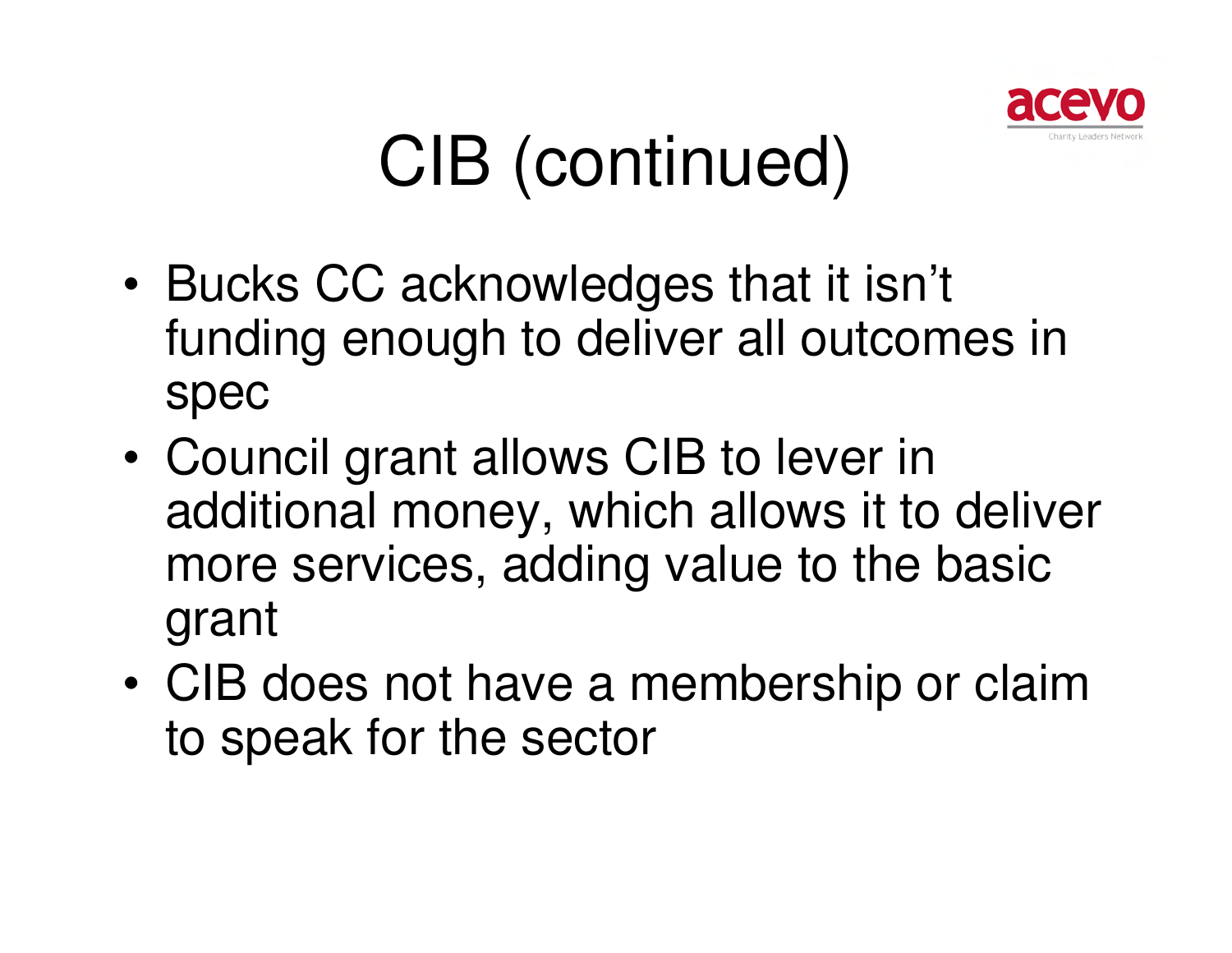

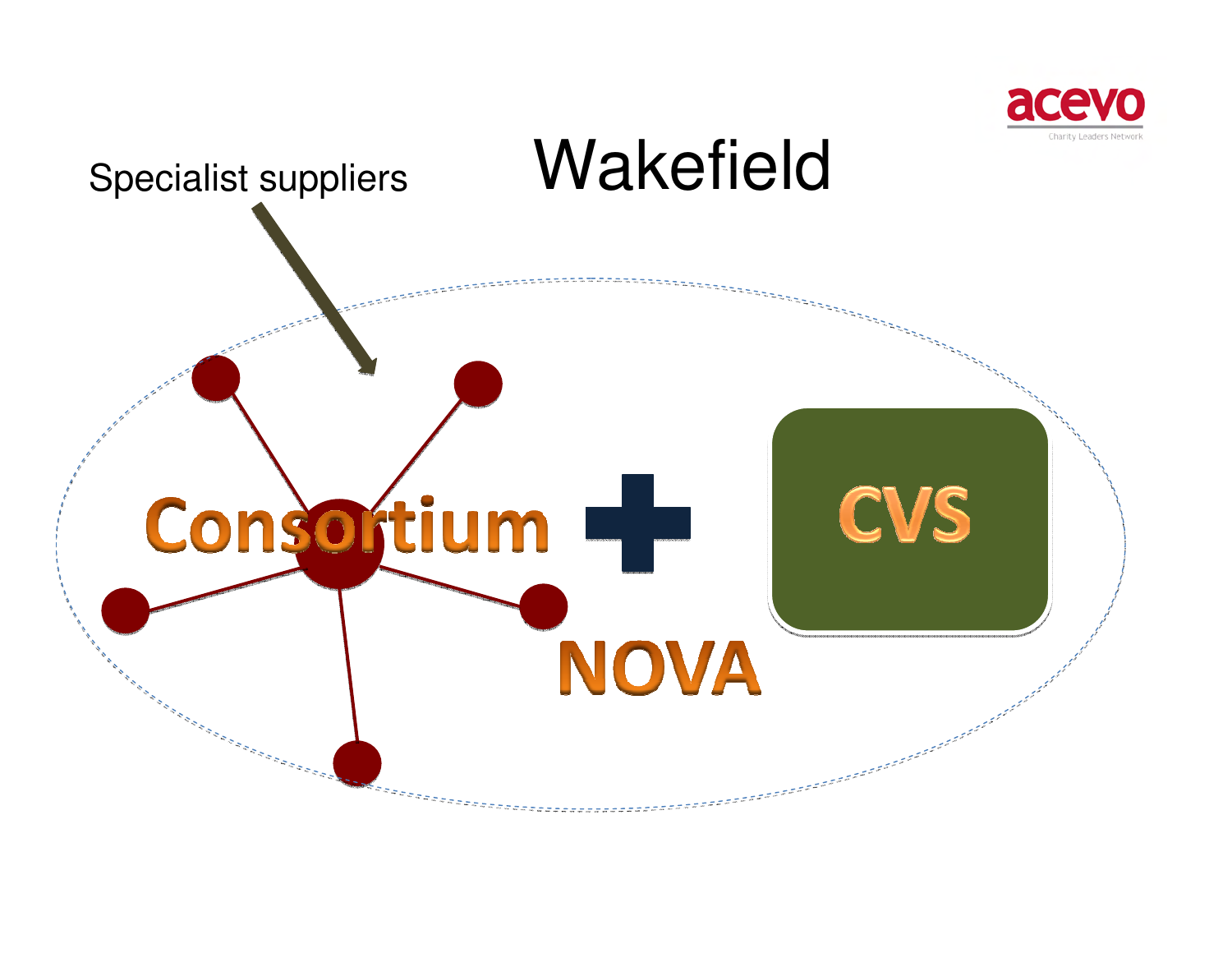

### Nova Strategic Map

| Volunteering                                                                                                                                  | Voice and Leadership<br>Identify big issues for sector<br>Nova Assembly<br>Support specific campaigns |
|-----------------------------------------------------------------------------------------------------------------------------------------------|-------------------------------------------------------------------------------------------------------|
| <b>Opportunities for Growth</b><br>Opportunities for delivering contracts<br>Collaboration<br>Quality<br><b>Innovative Models of delivery</b> | Developing Organisations<br>Support to members, directly and<br>Via partners                          |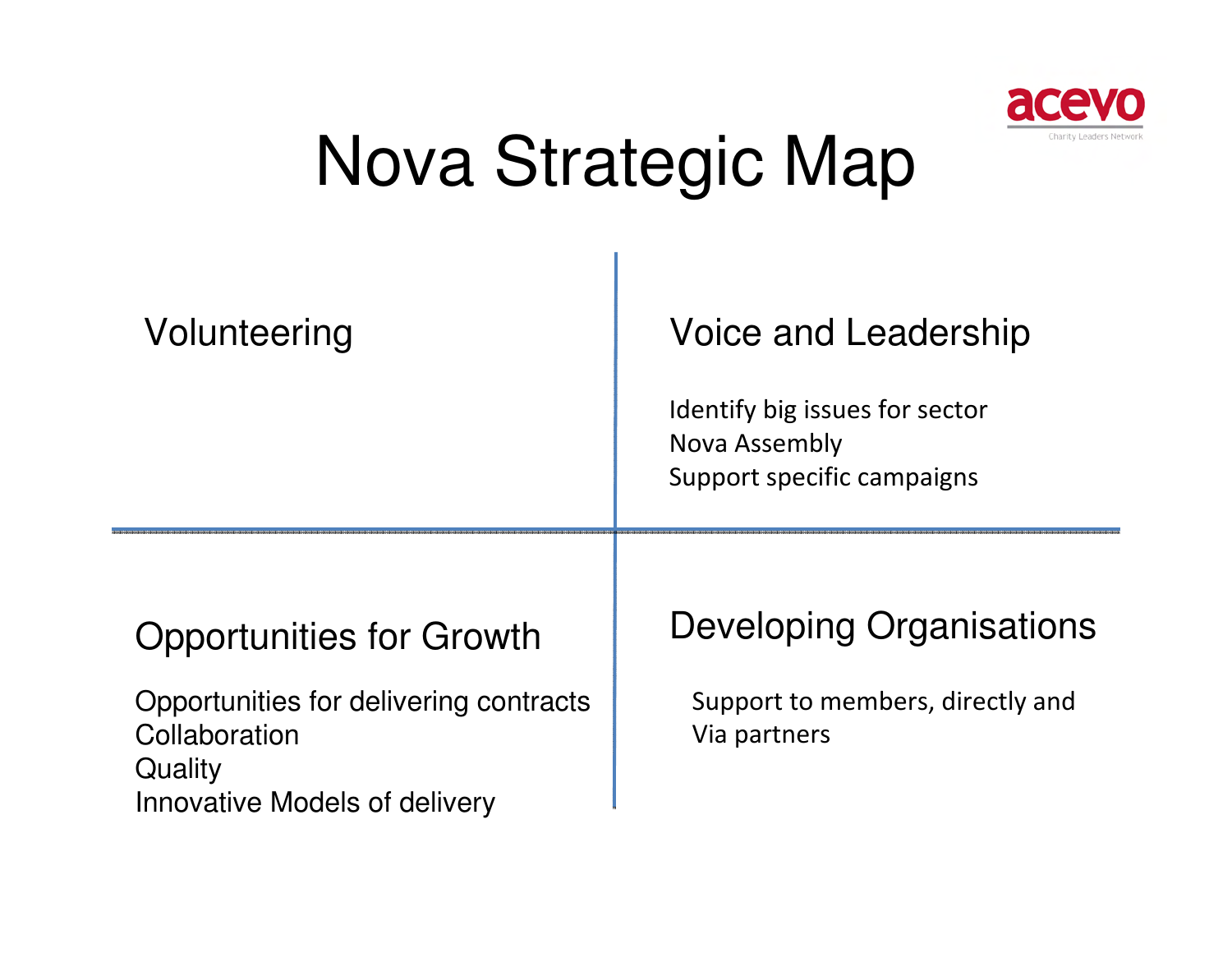

### Tentative Conclusions

- • Mergers likely to be successful are those that add to Existence/Values continuum.
- • i.e. this often involves merging with a business that has an income stream independent from providing infrastructure services.
- • CVSs are in becoming more flexible around how they interpret their infrastructure responsibilities.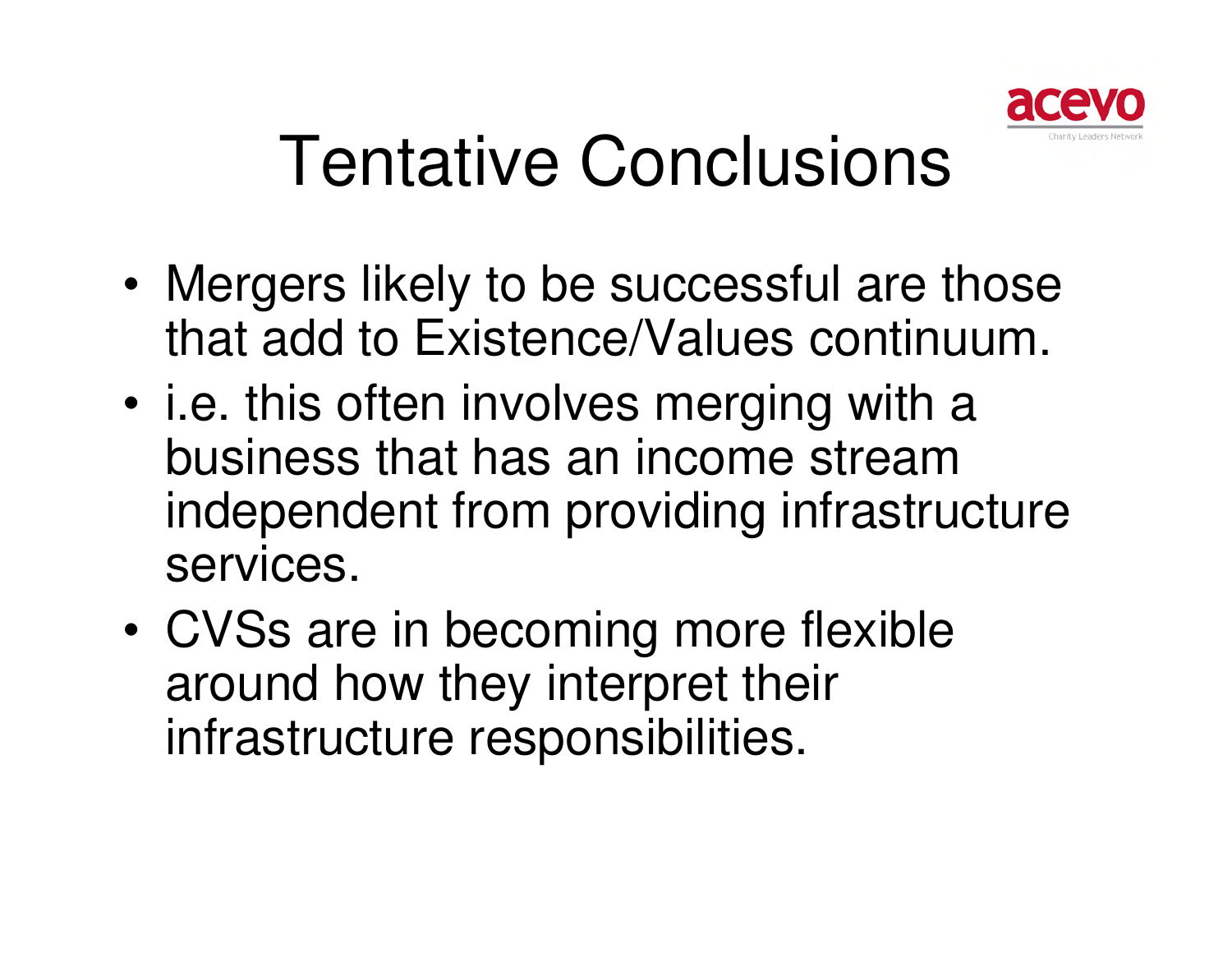

#### Nova's Year 1 forecast

| <b>Source</b>                                    | Year 1   |
|--------------------------------------------------|----------|
| Contract top slice revenue                       | £70,000  |
| Other earned income                              | £4,000   |
| Grants                                           | £50,000  |
| Statutory contribution to core<br>Resource model | £90,000  |
| <b>Statutory contribution to</b><br>partners     | £61,000  |
|                                                  |          |
| <b>Total</b>                                     | £275,000 |